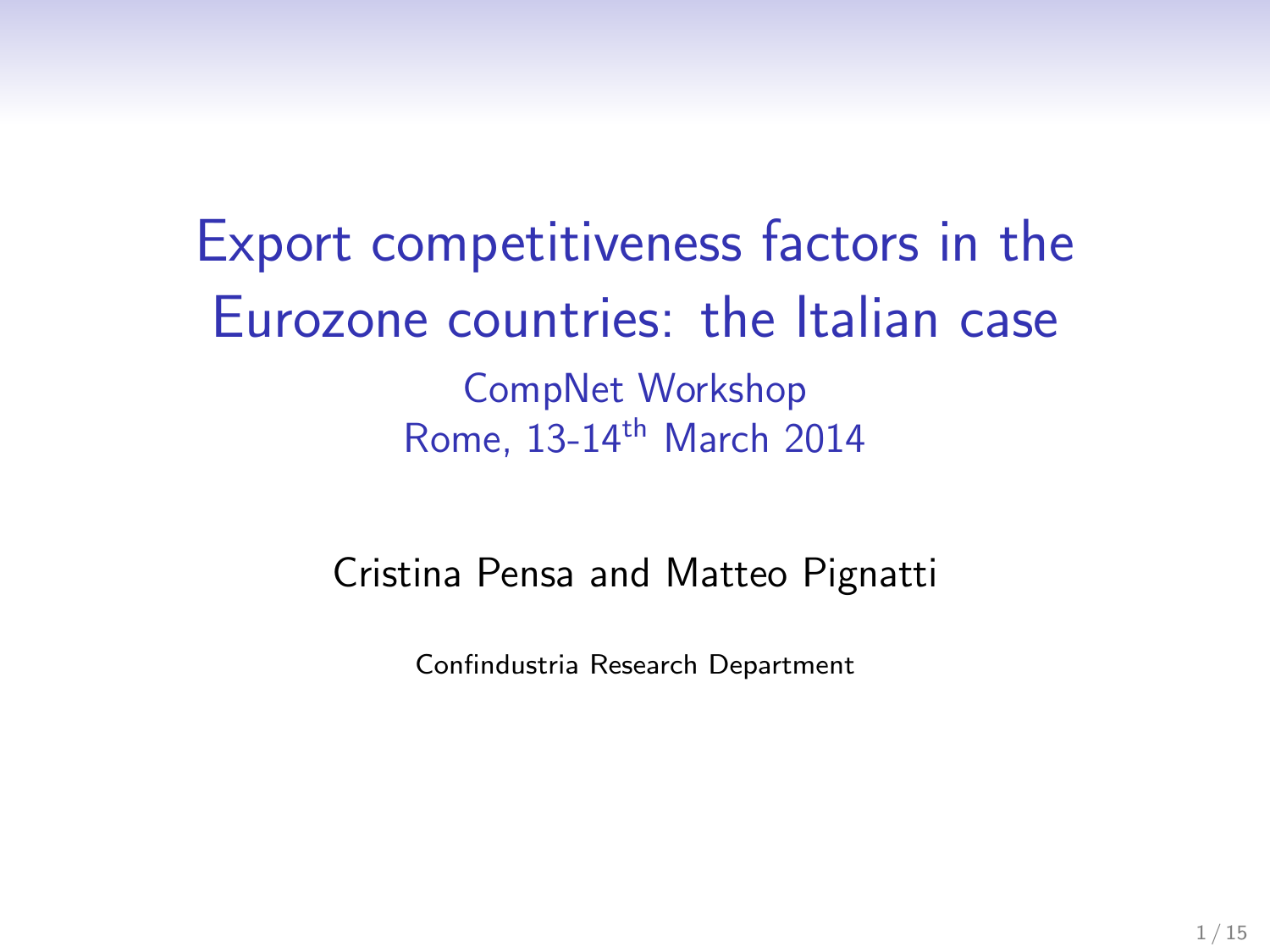### **Motivation**

#### (exports of goods, volume index 2000=100)



• What are the drivers of export performance in the EA countries?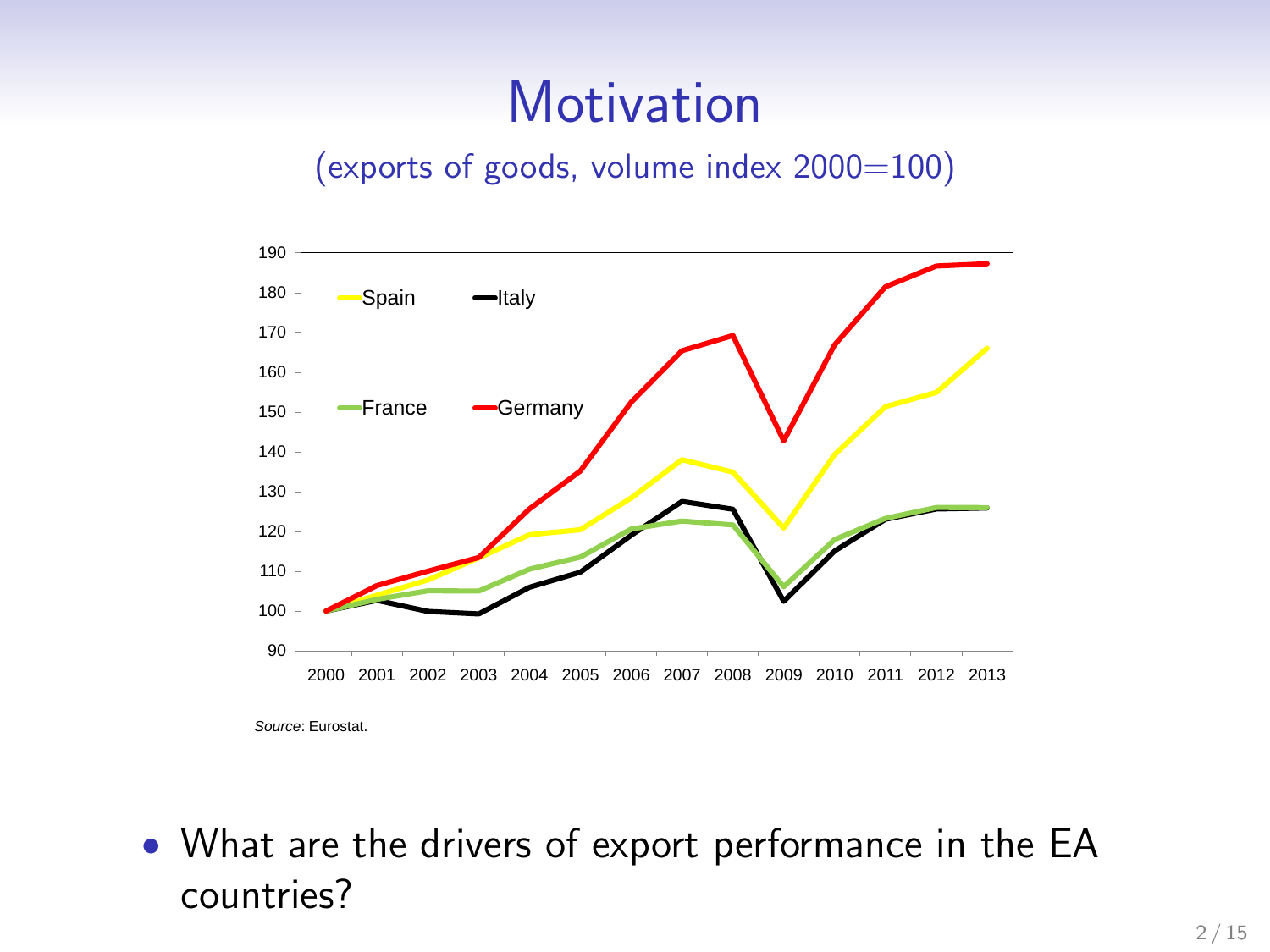# **Strategy**

- Large literature
	- Very recently: Christodoulopoulou and Tkavecs (2013) and Giordano and Zollino (2013)
- Broad range of competitiveness indicators
	- Foreign potential demand
	- Price-cost indicators
		- may offer (very) different insights
		- the Italian puzzle
	- Quality
	- GVC participation
	- Investment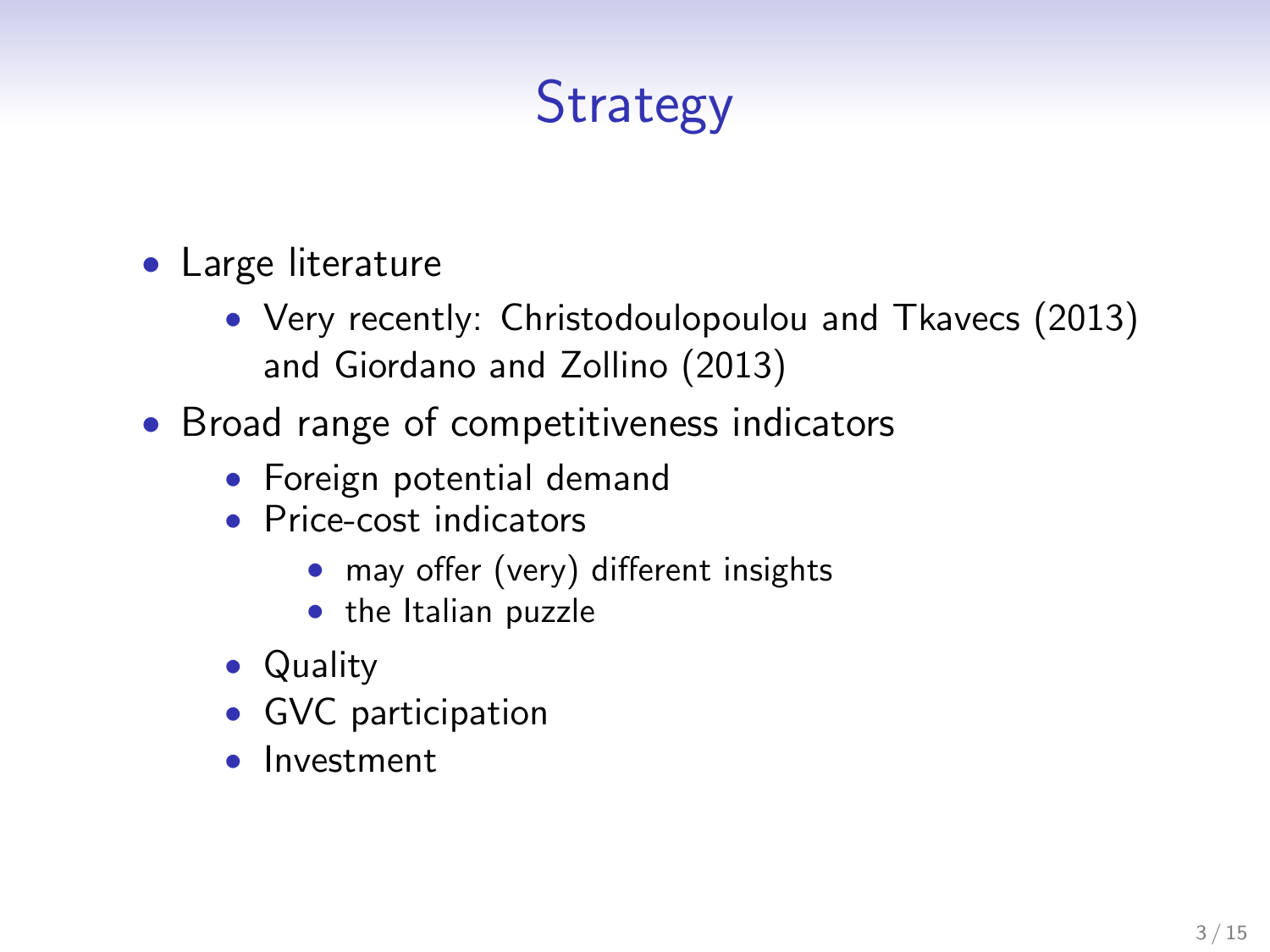### **Specification**

- Group of nine Euro area countries:
	- Italy, Germany, France, Spain, Netherlands, Portugal, Austria, Ireland, Finland
- Quarterly data over the period 1991Q1-2013Q2
- Panel regression
- Let  $X$  be the volume of exports of goods:

$$
\Delta log(X_{i,t}) = \alpha + \beta \Delta log(X_{i,t-1}) + \sum_{j=0}^{2} \gamma_j \Delta log(Rec_{i,t-j}) + \sum_{j=0}^{1} \lambda_j \Delta log(PD_{i,t-j}) + ... + \varepsilon_{i,t}
$$

• Split the Reer into two components: Neer and relative Price/Cost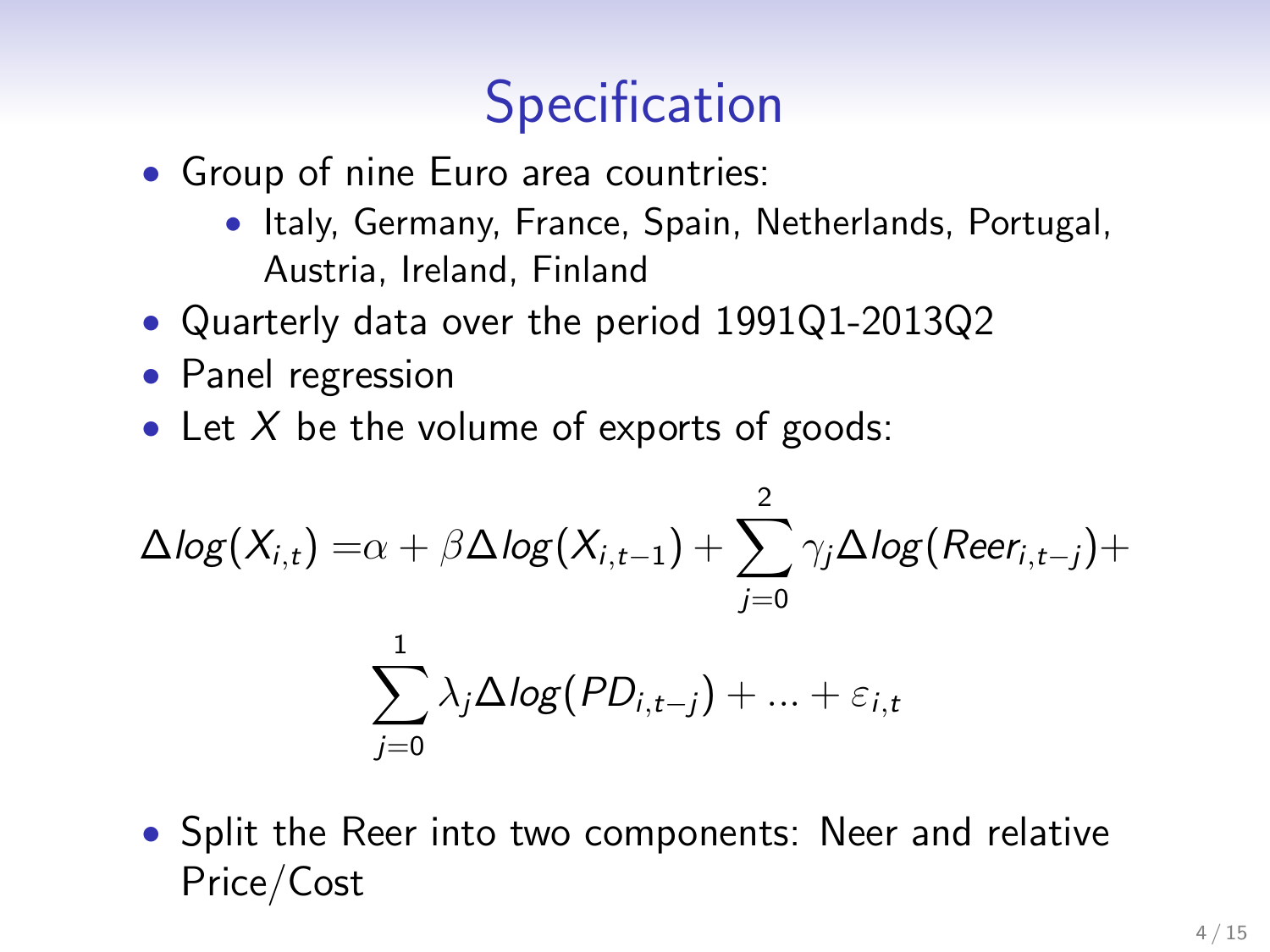# Italian potential demand in line with German one

(average yearly growth rate)



- Weighted average of the growth of imports in 38 trading partners (variable weights are country's export shares)
- From 2000 to 2013,  $+4,4\%$  yearly in Italy and Germany,  $+4.1\%$  in France,  $+3.5\%$  in Spain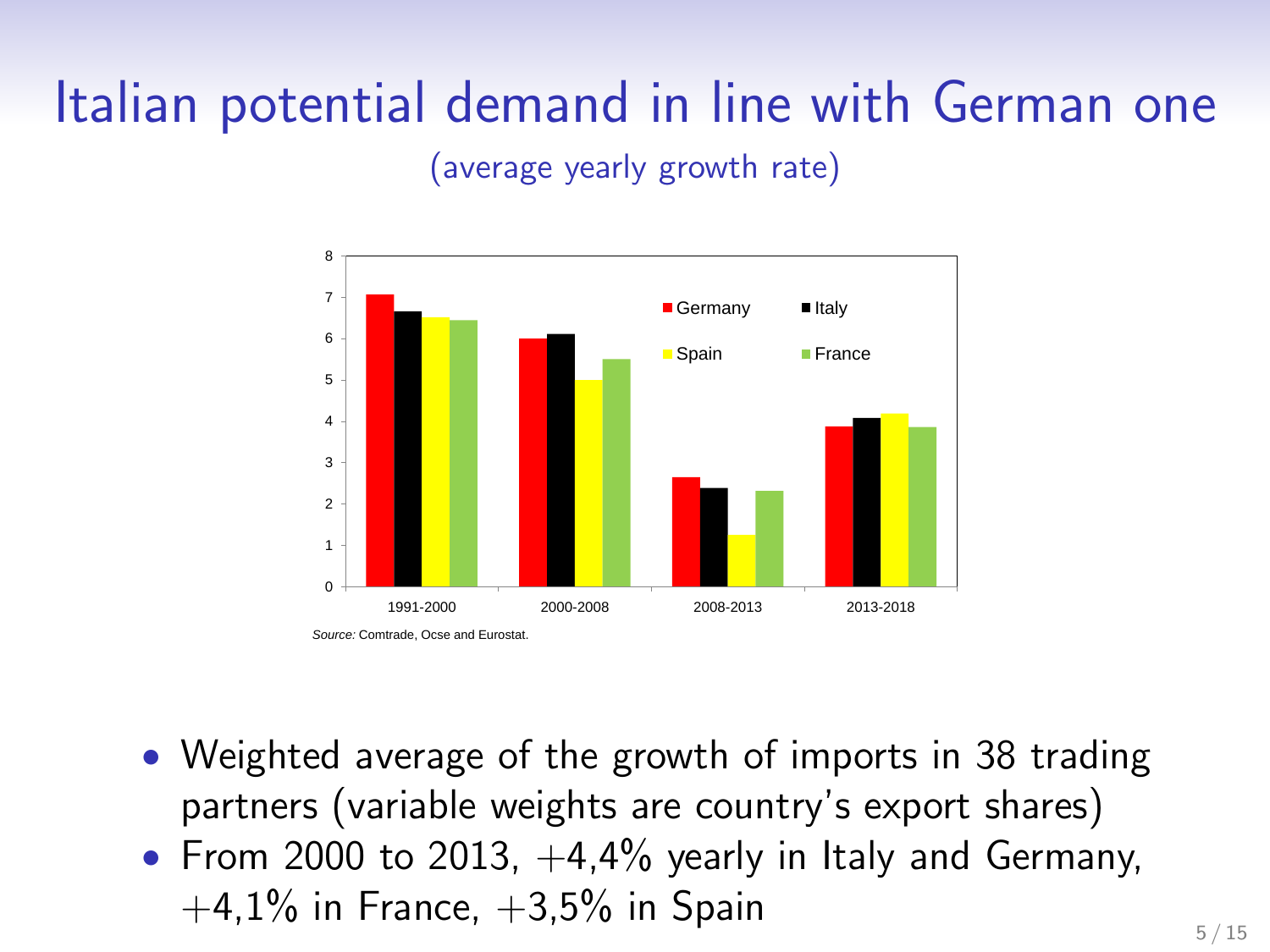# Italian price/cost competitiveness: two tales

(Manufacturing, inverse of Reer, index  $2000=100$ )



• From 2000 to 2013, Italy lost wrt Germany 7,3 pp in competitiveness according to PPI and 32,0 pp according to ULC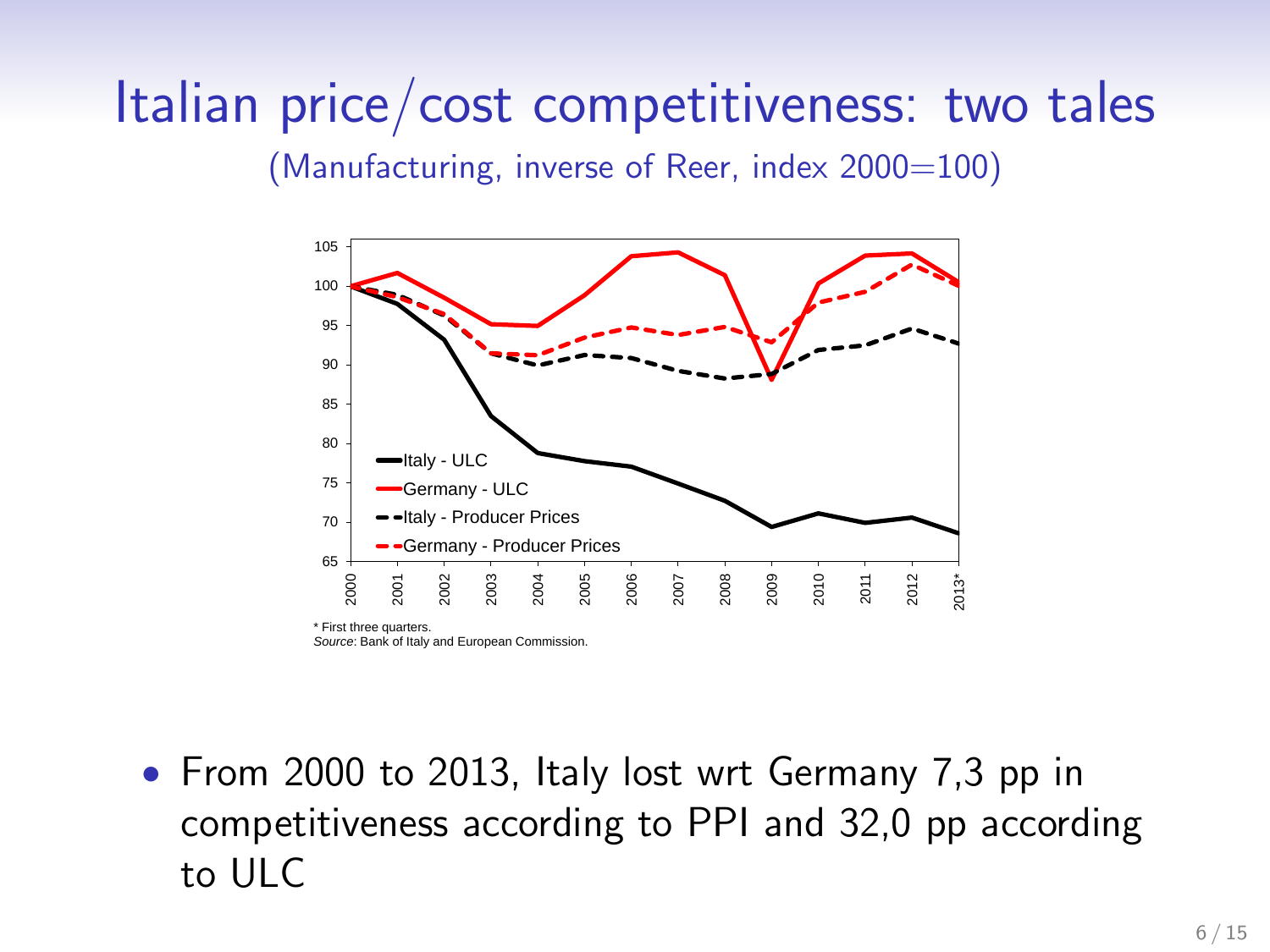# Italian ULC keeps rising

(Manufacturing, labor cost over hourly productivity, index  $2000=100$ )



• Italian ULC gap:  $+2,7$  pp yearly vs Germany, 1,7 pp vs France and Spain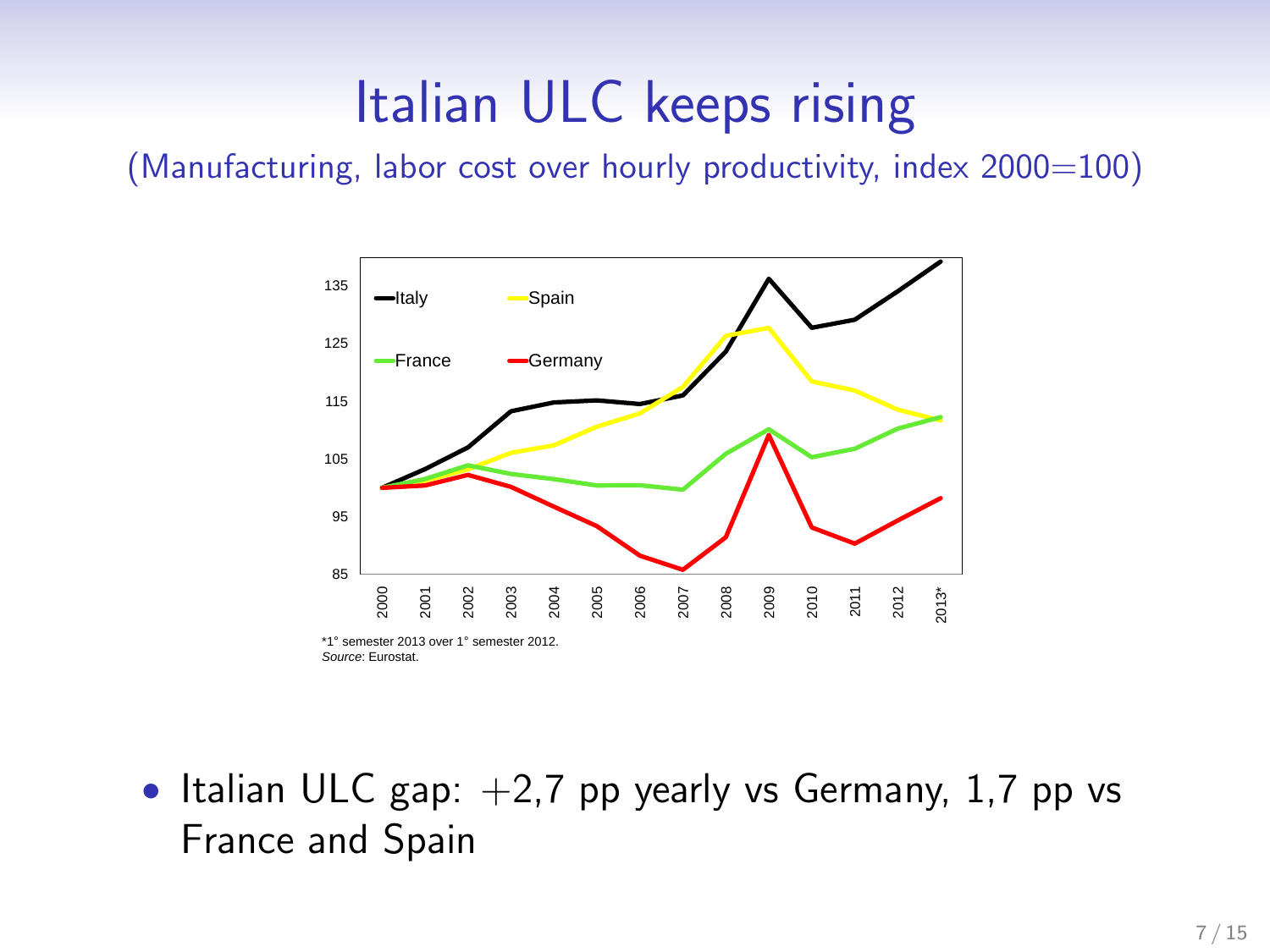### Potential demand and real effective exchange rate

Export growth

|                              | Export growth                   |                  |                 |
|------------------------------|---------------------------------|------------------|-----------------|
|                              | Time lags                       | Production price | Unit labor cost |
|                              | $t_0$                           | $0.99***$        | $0.98***$       |
| Potential demand             | $t_{-1}$                        | $0.27***$        | $0.29***$       |
|                              | long term                       | $1.00***$        | $0.98***$       |
|                              | $t_0$                           | $0.59***$        | $0.54***$       |
| Residual world export        | long term                       | $0.47***$        | $0.41***$       |
|                              | $t_0$                           | $-0.15***$       | $-0.28***$      |
| $t_{-1}$                     |                                 | $-0.23***$       | $-0.20*$        |
| Real effective exchange rate | $-0.11*$<br>$-0.05$<br>$t_{-2}$ |                  |                 |
|                              | long term                       | $-0.39***$       | $-0.41***$      |
| R-squared                    |                                 | 0.44             | 0.48            |
| Number of observations       |                                 | 730              | 664             |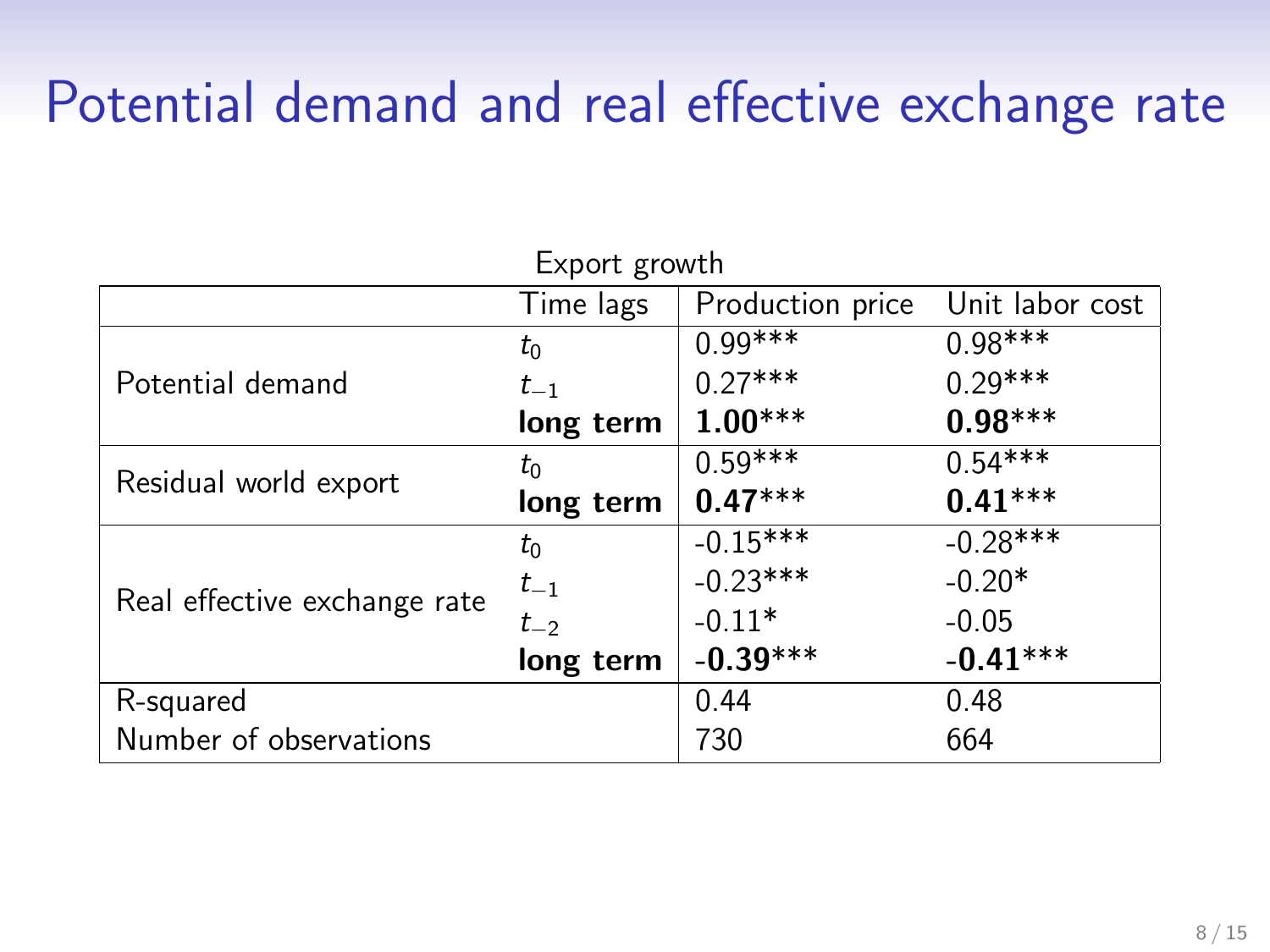# Price, cost and value factors

• Split Reer into Neer and relative price/cost indicator

|                                 | Export growth          |                   |                 |  |
|---------------------------------|------------------------|-------------------|-----------------|--|
|                                 | Time lags              | Production prices | Unit labor cost |  |
|                                 | $t_0$                  | $0.98***$         | $0.99***$       |  |
| Potential demand                | $t_{-1}$               | $0.27***$         | $0.29***$       |  |
|                                 | long term              | $1.00***$         | $0.99***$       |  |
|                                 | $t_0$                  | $0.59***$         | $0.54***$       |  |
| Residual world export           | long term              | $0.47***$         | $0.42***$       |  |
|                                 | $t_0$                  | $-0.18***$        | $-0.12***$      |  |
|                                 | $-0.22***$<br>$t_{-1}$ | $-0.12*$          |                 |  |
| Nominal effective exchange rate | $t_{-2}$               | $-0.13**$         | $-0.07$         |  |
|                                 | long term              | $-0.42***$        | $-0.24***$      |  |
|                                 | $t_0$                  |                   | $-0.67***$      |  |
| Prices, cost and unit values    | $t_{-1}$               | $-0.27**$         |                 |  |
|                                 | $t_{-2}$               |                   |                 |  |
|                                 | long term              | $-0.22**$         | $-0.52***$      |  |
| R-squared                       |                        | 0.44              | 0.48            |  |
| Number of observations          |                        | 730               | 670             |  |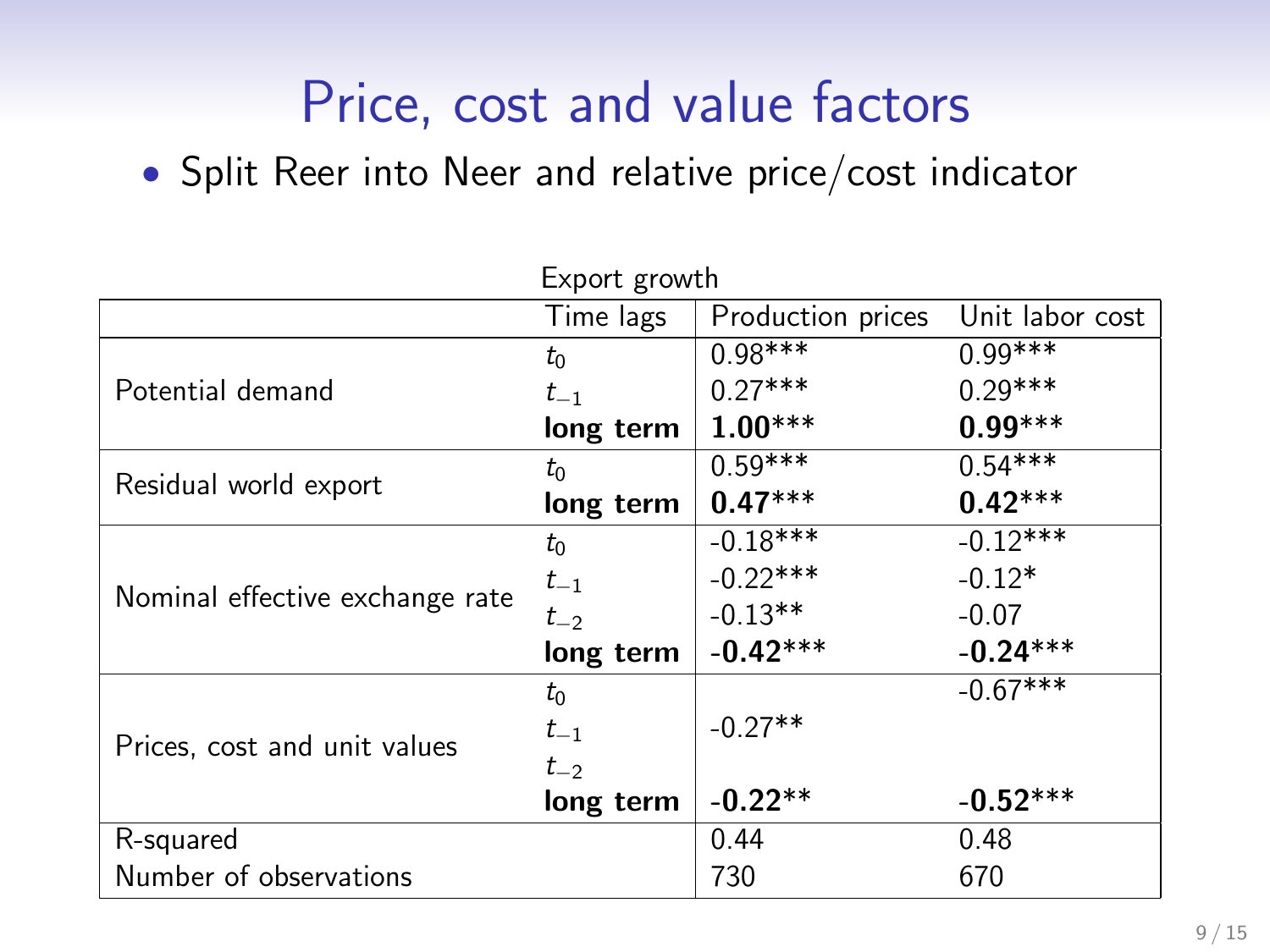# Italian exports ahead in quality improvement

(export unit values over export producer prices, index 2000=100)



- Consistent with results in Henn, Papageorgiou and Spatafora (2013)
- From 2000 to 2013,  $+1,6\%$  yearly in Italy,  $+0,9\%$  in Germany,  $+0.6\%$  in France,  $+0.5\%$  in Spain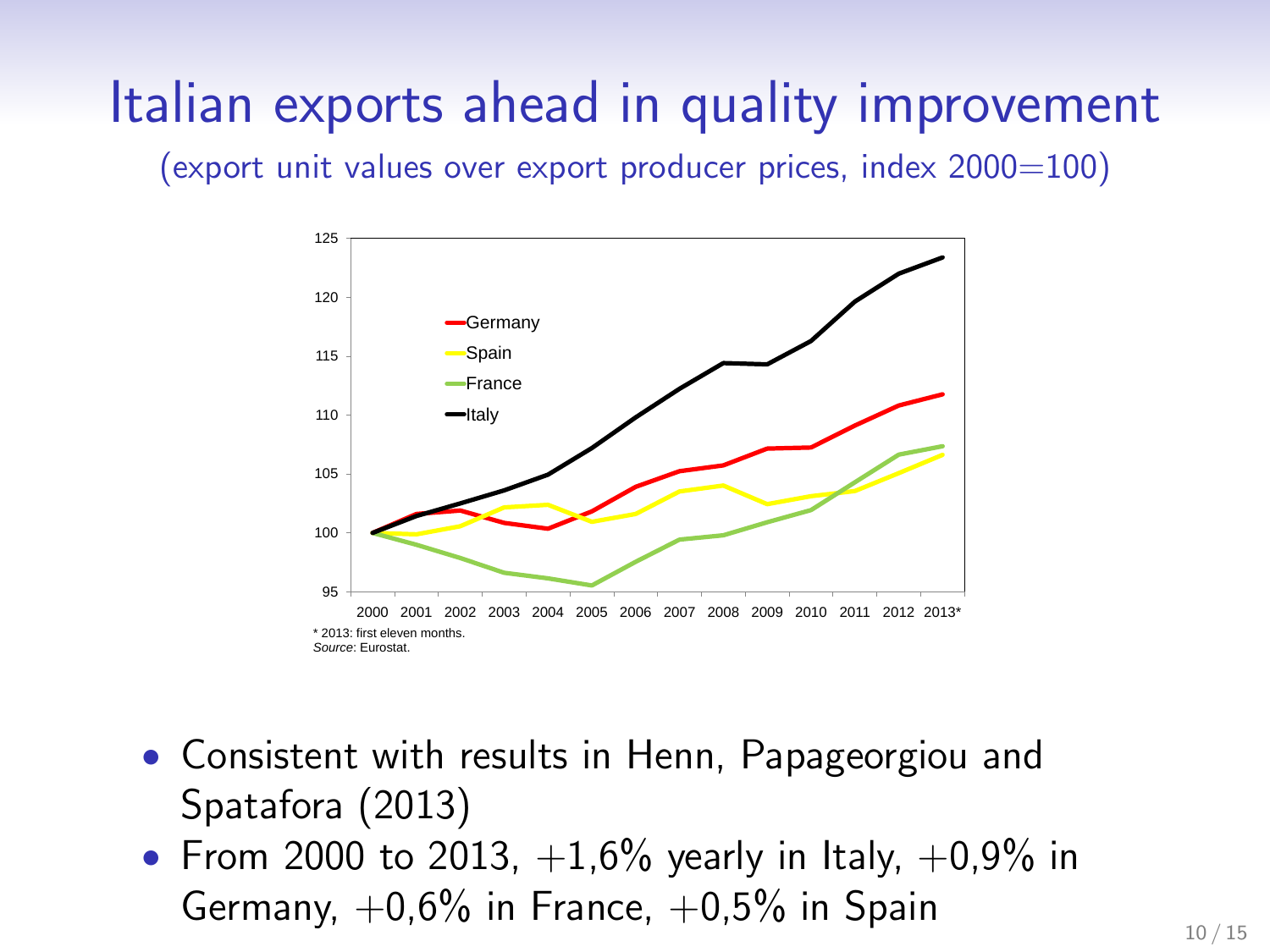# GVC Participation and position



- GVC participation: foreign VA used in exports (upstream) plus internal VA supplied to other countries' exports (downstream), divided by total exports
- GVC position: upstream over downstream component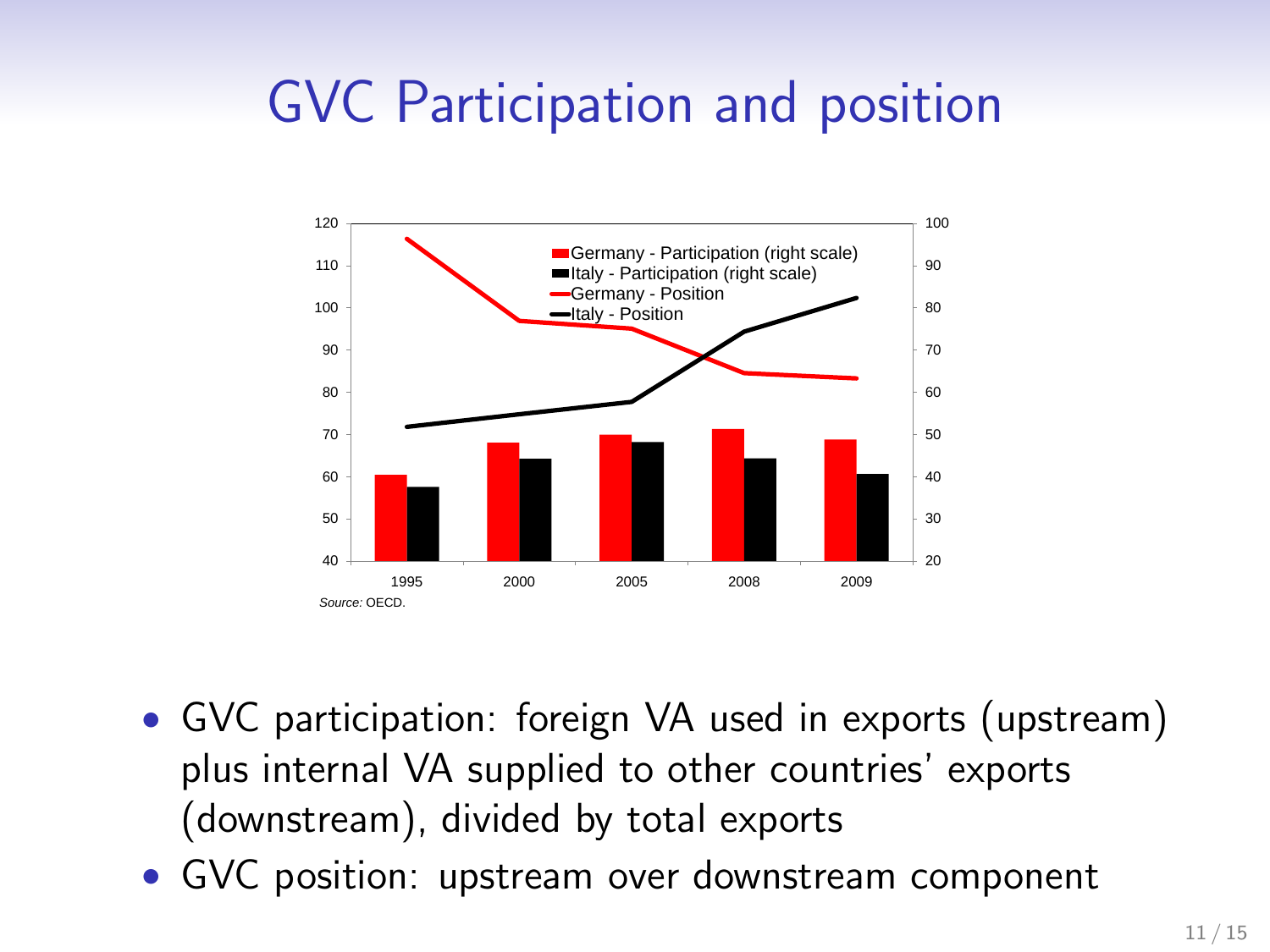# Quality and GVC indicators

- Relative quality index wrt 36 trading partners, using producer prices as proxies for export producer prices
- GVC participation proxied by the sum of exports and imports of intermediate goods (non oil) over total exports (non oil)
- GVC position proxied by the ratio of exports over imports of intermediate goods (non oil)
- Real fixed investment captures private domestic demand and increases productive capacity (private consumption not significant)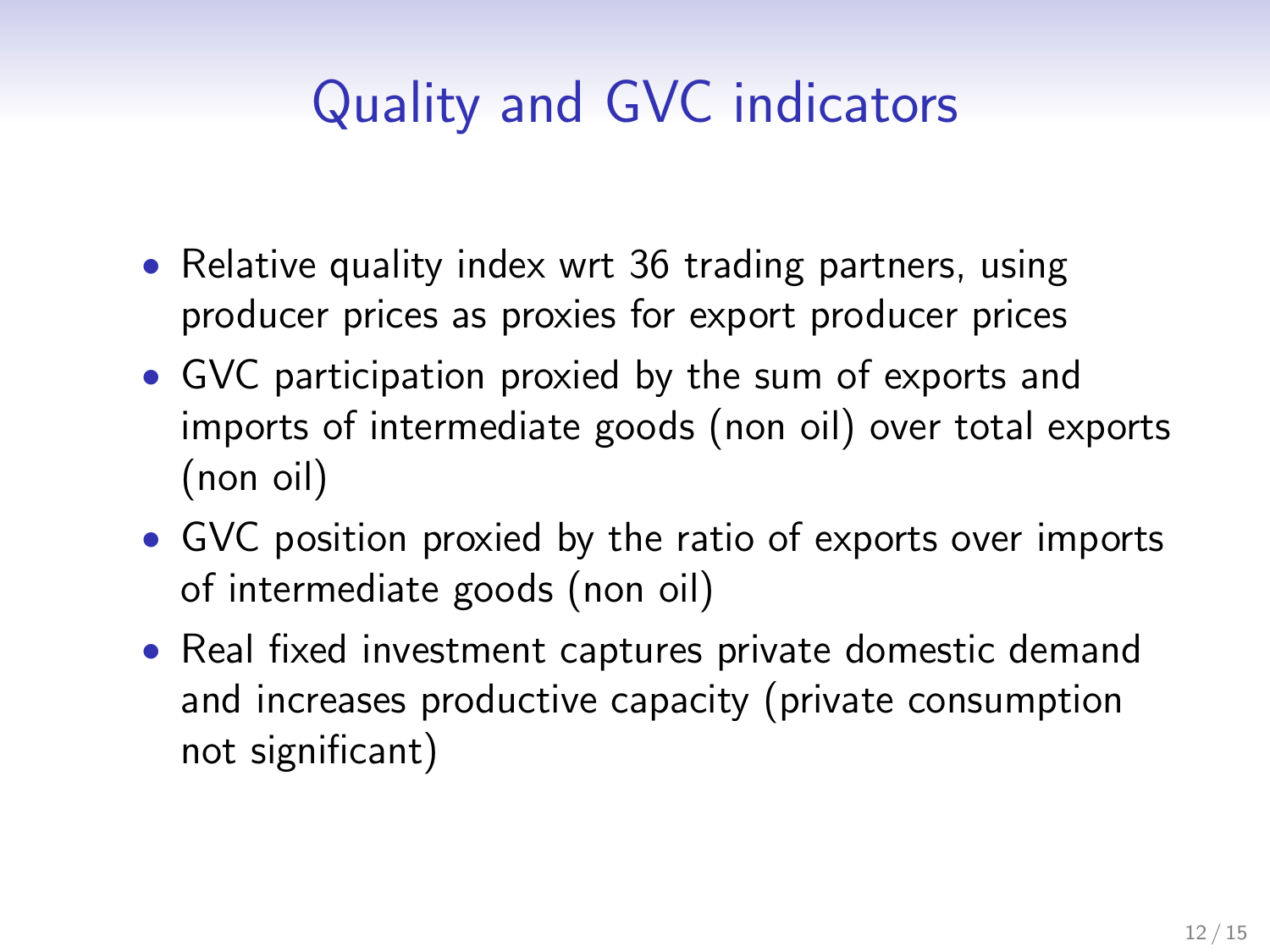# Quality, global value chains and investment

| Export growth                   |           |            |            |  |
|---------------------------------|-----------|------------|------------|--|
|                                 | Time lags |            |            |  |
| Potential demand                | $t_0$     | $1.00***$  | $1.02***$  |  |
|                                 | $t_{-1}$  | $0.32***$  | $0.26***$  |  |
|                                 | long term | $1.01***$  | $1.02***$  |  |
| Residual world export           | $t_0$     | $0.56***$  | $0.49***$  |  |
|                                 | long term | $0.42***$  | $0.38***$  |  |
| Nominal effective exchange rate | $t_0$     | $-0.14*$   | $-0.04$    |  |
|                                 | $t_{-1}$  | $-0.11$    | $-0.05$    |  |
|                                 | $t_{-2}$  | $-0.07$    | $-0.18**$  |  |
|                                 | long term | $-0.24**$  | $-0.21**$  |  |
| Unit labor cost                 | $t_0$     | $-0.63***$ | $-0.62***$ |  |
|                                 | long term | $-0.48***$ | $-0.49***$ |  |
|                                 | $t_0$     | $0.12***$  |            |  |
| Quality                         | $t_{-1}$  | $0.11*$    | 0.11       |  |
|                                 | $t_{-2}$  | 0.03       |            |  |
|                                 | long term | $0.20**$   | 0.09       |  |
| Position in GVC                 | $t_0$     |            | $0.10***$  |  |
|                                 | long term |            | $0.08***$  |  |
| Participation to GVC            | $t_0$     |            | $-0.15***$ |  |
|                                 | $t_{-1}$  |            | $0.05*$    |  |
|                                 | long term |            | $-0.08***$ |  |
|                                 | $t_0$     |            | $0.08**$   |  |
| Investment                      | long term |            | $0.06**$   |  |
| R-squared                       |           | 0.49       | 0.58       |  |
| Number of observations          |           | 620        | 500        |  |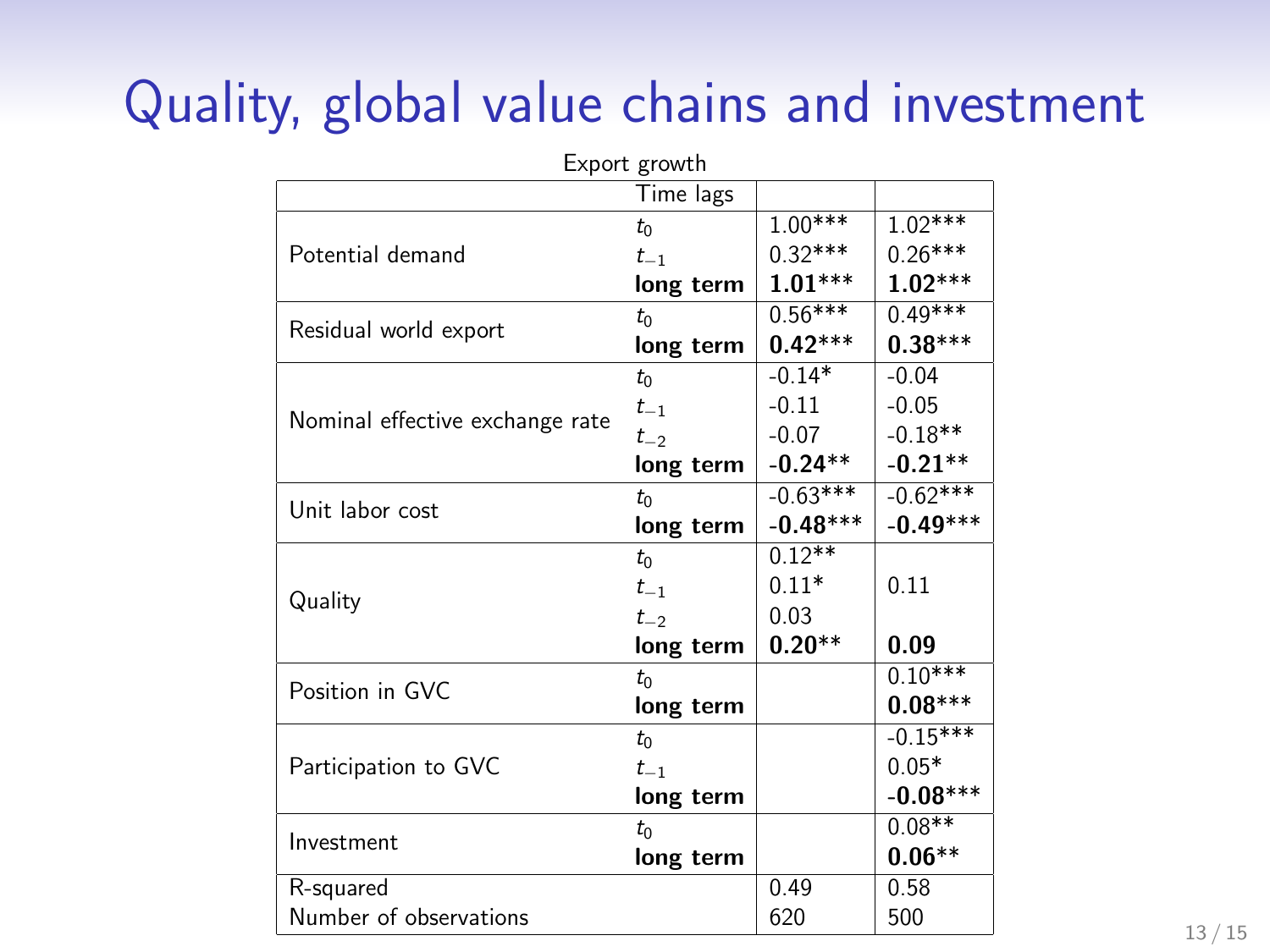# Model fit for Italy



- Average yearly impact on export growth of the factors' dynamics (in pp):
	- ULC  $-0, 95, PPI +0, 10$
	- Quality  $+0$ , 27, GVC position  $+0$ , 12, GVC participation −0, 06, investment −0, 06